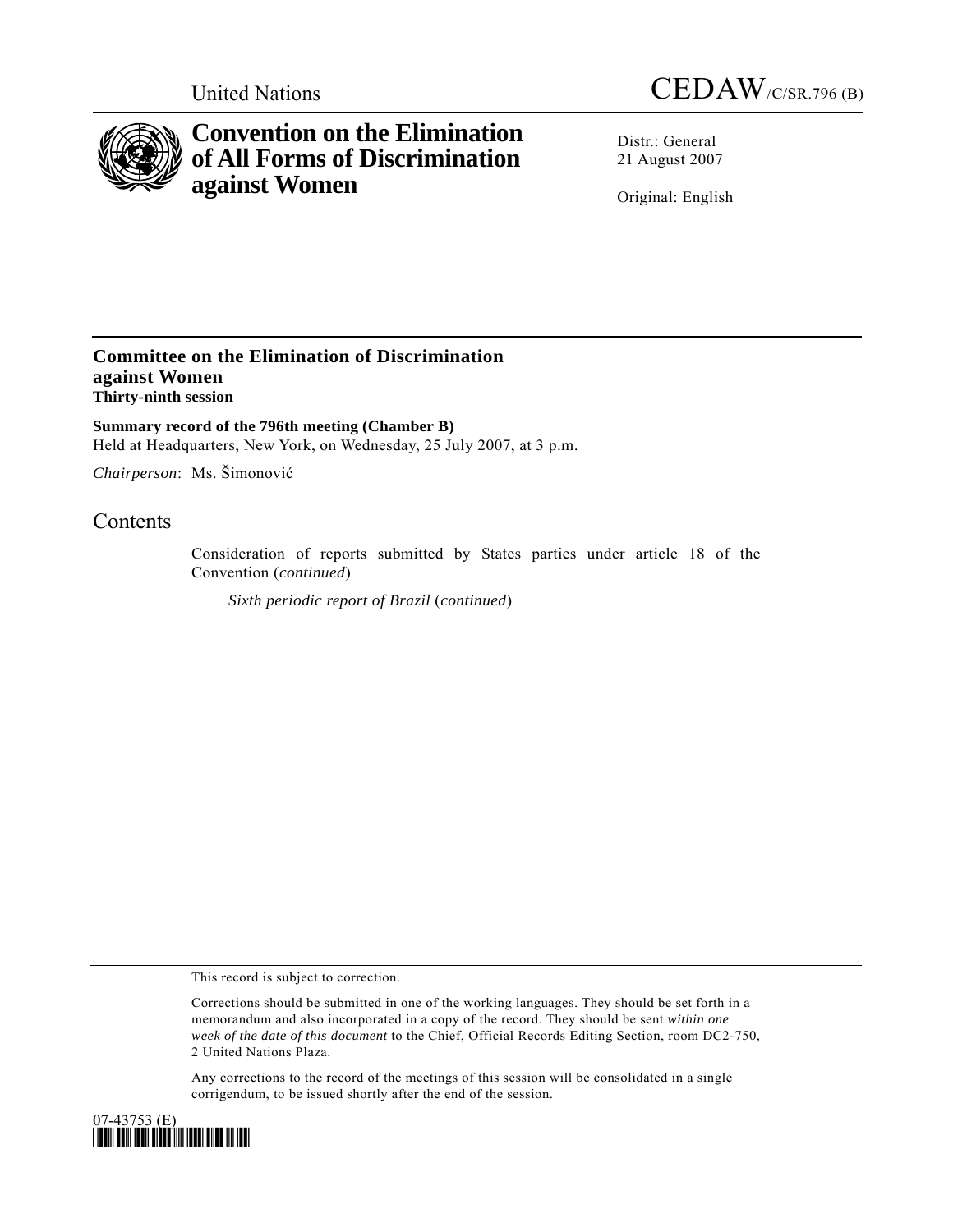*The meeting was called to order at 3 p.m.* 

**Consideration of reports submitted by States parties under article 18 of the Convention** (*continued*)

*Sixth periodic report of Brazil* (*continued*) (CEDAW/C/BRA/6 and CEDAW/C/BRA/Q/6 and Add.1)

1. *At the invitation of the Chairperson, the members of the delegation of Brazil took places at the Committee table*.

*Articles 10-14* (*continued*)

2. **Mr. Flinterman**, recalling the Government's response to the question on the diversification of academic and professional options available to women, asked whether the programmes had specific targets and whether all States would participate in them.

3. Turning to draft Bill 3,627/04 on the establishment of a Special System of Vacancies in federal public institutions in higher level education for students graduating from public schools, particularly Afro-Brazilians and indigenous people, he wondered whether the Government had considered what impact the proposed legislation would have on Afro-Brazilian and indigenous women. Finally, he asked whether the Government had any plans to improve the education of older and poor women.

4. **Ms. Saiga**, asked what plans the Government had to encourage women to study non-traditional subject matters. She also requested more recent statistics on elementary education, including statistics on enrolment and drop-out rates for boys and girls and the reasons why students dropped out. She wondered what measures the Government was taking to ensure that all children completed at least the compulsory level of education and up to what age education was compulsory.

5. **Ms. Freire** (Brazil) said that she could not comment on the implementation of the bill on racial quotas for poor students as it was still before the Senate. In view of the racial situation in Brazil, the Government was encouraging, efforts that focused on race instead of gender. Thus admissions quotas were geared towards admitting more Afro-Brazilian students in general, not Afro-Brazilian women in particular.

6. With respect to illiteracy, she said that one of the goals of the Government's national women's policy was to reduce the illiteracy rate among women 45 or older by 15 per cent — not an easy task since it was necessary to develop a strategy for each State. Nonetheless, progress was being made.

7. Other goals were to increase indigenous women's access to education and to increase the number of schools that attended to the indigenous population. According to recent data the number of such schools had increased by 48.7 per cent.

8. Regarding women's career choices, she said that the Government was working assiduously to dispel gender myths and encouraged pupils to make career choices free from all outside influences.

9. **Ms. Zou** Xiaoqiao asked what the Government was doing to close the wage gap and, in particular, what the Tripartite Commission for Equality of Opportunity for Gender and Race at Work had done to eliminate discrimination in the job market and the workplace.

10. According to the report many sexual harassment complaints had been filed by domestic servants. She wondered what measures had been taken to stop such harassment and whether any laws had been enacted to provide for penalties for harassers and compensation for their victims. She also asked whether any efforts had been made to raise awareness of sexual harassment among employers and whether the Special Secretariat of Policies for Women (SPM) had implemented any awareness-raising programmes in coordination with the trade unions.

11. **Ms. Halperin-Kaddari** expressed alarm at the large wage gap between men and women, particularly Afro-Brazilian women, and asked what legal measures had been taken to eliminate discrimination in the workplace, specifically whether women could sue their employers on grounds of discrimination and whether legal aid was available to them.

12. Turning to the issue of domestic servants, she said that since the measures and programmes envisaged under Law 11324, designed to promote the formalization of the domestic labour sector, were not compulsory, she wondered how many women had actually benefited from that Law.

13. **Ms. Dairiam** asked how the Government ensured coordination among the numerous programmes and institutional arrangements designed to eradicate poverty and what relationship existed between SPM,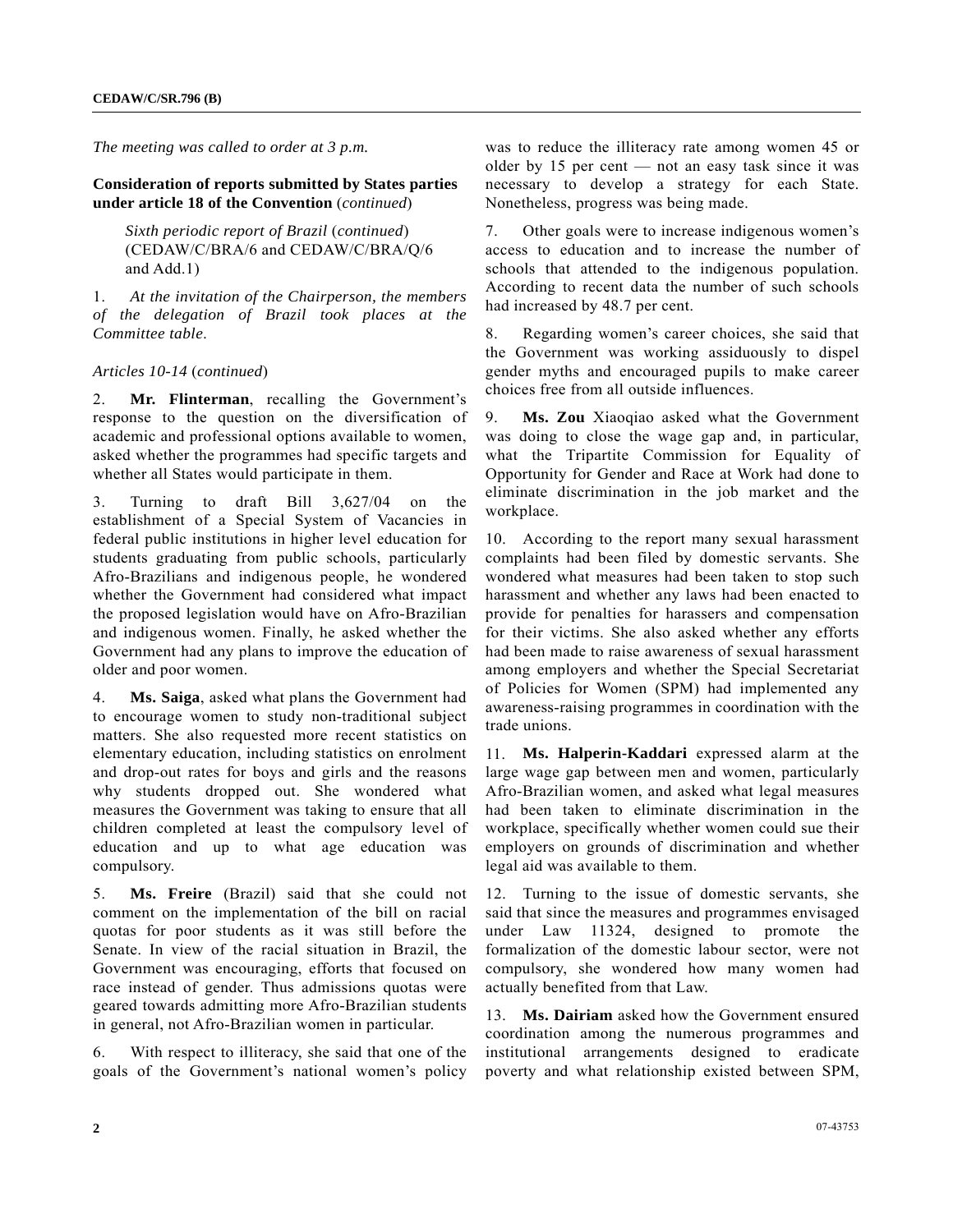the Special Secretariat on Policies for the Promotion of Racial Equality (SEPPIR) and the Program to Encourage Economic Autonomy for Women in the Work World. She also asked how many Afro-Brazilian women were employed in SPM.

14. In respect of particularly vulnerable groups, she remained concerned that if groups such as the Quilombola were not targeted, it would be very difficult to address their specific needs, particularly since certain programmes required potential beneficiaries to produce certificates or other forms of identification. Finally, she asked how many women were benefiting from the programme to encourage women's economic autonomy, the poverty eradication programme and the Family Grant programme as well as how many Afro-Brazilian, indigenous and minority women were benefiting from the latter.

15. **Ms. Tavares da Silva** asked the delegation to assess the success of the Government's efforts to secure the labour rights of domestic servants and what had been done to protect those rights and the right to education and health care.

16. **Ms. Freire** (Brazil) said that whereas, a study in 2005 had shown that, women earned between 14 per cent and 38 per cent less than their male counterparts, there were preliminary indications that the wage gap was beginning to diminish. She referred Committee members to the annexes to her country's responses, which were available on the Internet.

17. Ninety per cent of the 8 million workers engaged as domestic servants were women, most of them Afro-Brazilian women. The Government was just now beginning to evaluate whether the incentives that had been offered to encourage employers to enter into formal employment agreements with their servants had yielded any results.

18. Turning to Ms. Dairiam's question regarding coordination of programmes and institutional arrangements, she said the various women's programmes and arrangements were all an integral part of the national policy for women. The latter was monitored by a commission that was also charged with ensuring the coordination of those programmes and initiatives. There were, in addition, regular meetings between SPM and representatives of the implementing Ministries. However, there were still many obstacles to mainstreaming the issues of gender and race into public policy.

19. The Government intended to press ahead with its gender equity programme. The "seal of approval" programme, which recognized the affirmative action efforts of the public sector corporations, was designed to serve as an example to private sector companies and stimulate them to implement their own affirmative action programmes.

20. **Ms. Zarzar Butto** (Brazil) said the Brasil Quilombo Programme, helped to further the federal Government's aims for marginalized Afro-Brazilians by tailoring efforts to the situation and needs of quilombo communities (communities of former fugitive slaves). First, the authorities examined family registers to locate recipients, in order to implement the programme at local level. Second, the requirements for recipients to provide official papers in order to enrol in Government social programmes were relaxed for quilombos as they had been for other vulnerable groups. However, the Ministry for Agrarian Development had launched a national documentation programme for rural working women, and had helped 84 quilombo communities in 2006 and 2007 to ensure that they could reap the benefits of having such papers.

21. **Ms. Freire** (Brazil) said that the evaluation and coordination of social programmes was complicated by the size of the country and the natural fragmentation of programmes to combat discrimination and marginalization. One group which suffered discrimination did not necessarily feel solidarity with another group which also suffered discrimination. The machismo often found in Afro-Brazilian and indigenous Brazilian communities must be overcome if the lives of women in those communities were to improve.

22. **Ms. Arocha Domínguez**, applauding the success of efforts to improve sexual and reproductive health, asked what obstacles the Government had faced when translating federal policies into action at State and municipal level, given that it had broken with the tradition of concentrating power in the hands of State governors and mayors of municipalities.

23. She requested up-to-date statistics on abortionrelated deaths and asked what steps could be taken to ensure that health-care providers did not circumvent because of their own convictions — the Government's policy of permitting abortion in certain limited cases. The Government must ensure, through appropriate sex education and family planning services, that women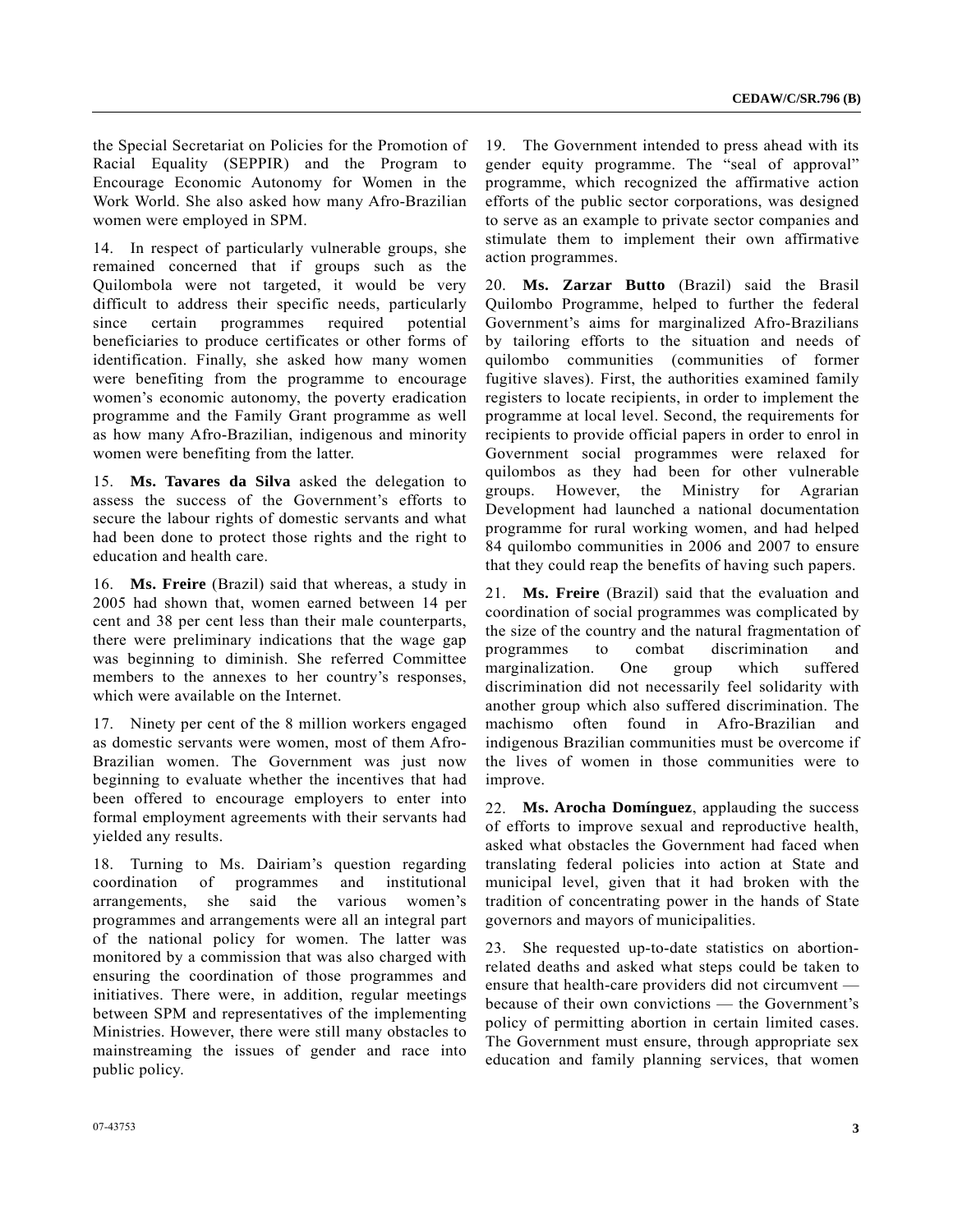were able to determine the number of children they had in order to minimize the number of abortions. She wondered whether a bill had been presented to decriminalize abortion.

24. **Ms. Tavares da Silva** asked why some States were resistant to the National Pact to Reduce Maternal and Neonatal Death and requested details of any action focused on Afro-Brazilian women, and plans to extend sex education for young men and women to minimize early pregnancy and abortion.

25. **Ms. Dairiam** asked whether progress had been made towards the stated goal of reducing maternal mortality by 15 per cent by 2007, and whether the goal was the same in all regions. Most importantly, she wished to know the base figure for calculating the 15 per cent improvement, and whether statistics had been broken down by race. She wondered whether the Government could justify using voluntary methods, such as pacts, to achieve change. She would be interested to know what steps had been taken to improve the availability and accessibility of contraceptives, what methods were made available, how they were made available and how well they were accepted.

26. **The Chairperson**, speaking as a member of the Committee, reminded the Brazilian delegation of the provisions of article 12 of the Convention and of general recommendation 24, which urged States parties to give priority to reducing maternal mortality and to amend abortion legislation so that women who underwent the procedure were not subject to punitive measures.

27. **Ms. Freire** (Brazil) said any impression that State governments failed to respect federal Government policies was incorrect. The Government was aware that some policies might be resisted or amended, and therefore combined a variety of approaches. The maternal mortality target had been adopted in order to bring Brazil closer to internationally agreed targets. The National Pact to Reduce Maternal and Neonatal Death had succeeded better in reducing infant mortality than maternal mortality, probably because the latter was affected by so many considerations.

28. **Ms. Viola** (Brazil) said that the number of municipalities analysing the death records of women of childbearing age had doubled. As data collection improved, maternal mortality figures increased. Figures in the north and north east of the country were

now closer to the levels recorded in the south, where data collection had traditionally been more efficient. However, in the previous five years the rate had stabilized.

29. Maternal deaths as a result of abortion had been decreasing, due in part to enormous investment in family planning measures. The use of contraception, measured against the standards of the Pan American Health Organization and World Health Organization, reached first-world rates. An array of reversible methods, including intra-uterine devices and injectable hormones, were offered through centres which also provided feedback on demand and acceptance.

30. **Ms. Taquette** (Brazil) said that, as family planning programmes were not having the expected impact on teenage pregnancy, the Government was introducing preventive health programmes in schools, dealing not just with family planning but with sexuality and sexually transmitted diseases. It was also working to raise the awareness of teachers and to provide childcare so that young parents could continue their education. Eradicating child labour would also increase children's educational prospects and decrease teenage pregnancy.

31. **Ms. Freire** (Brazil) said that the Ministry of Health and Ministry of Education were working together to make condoms available in schools, mainly through the installation of vending machines, not simply as a contraceptive measure, but also to promote the idea of safe sex to prevent HIV and other sexually transmitted diseases.

32. The Government had launched a debate on the decriminalization of abortion in 2004 and had convened a tripartite commission, composed of representatives of the federal Government, civil society and the National Congress, to discuss the matter. It had proposed a revision of the existing legislation, but the resulting bill had stalled at the parliamentary committee stage and had never been put to the vote.

33. The new Congress had sought to revive the process, had proposed that abortion should be available also in cases involving sexual violence. Once again, the proposal had stalled, having met the opposition of pro-life groups and their supporters in the Congress. However, that opposition had been countered and, when Pope Benedict XVI had made his official visit to Brazil, President Lula had reaffirmed the country's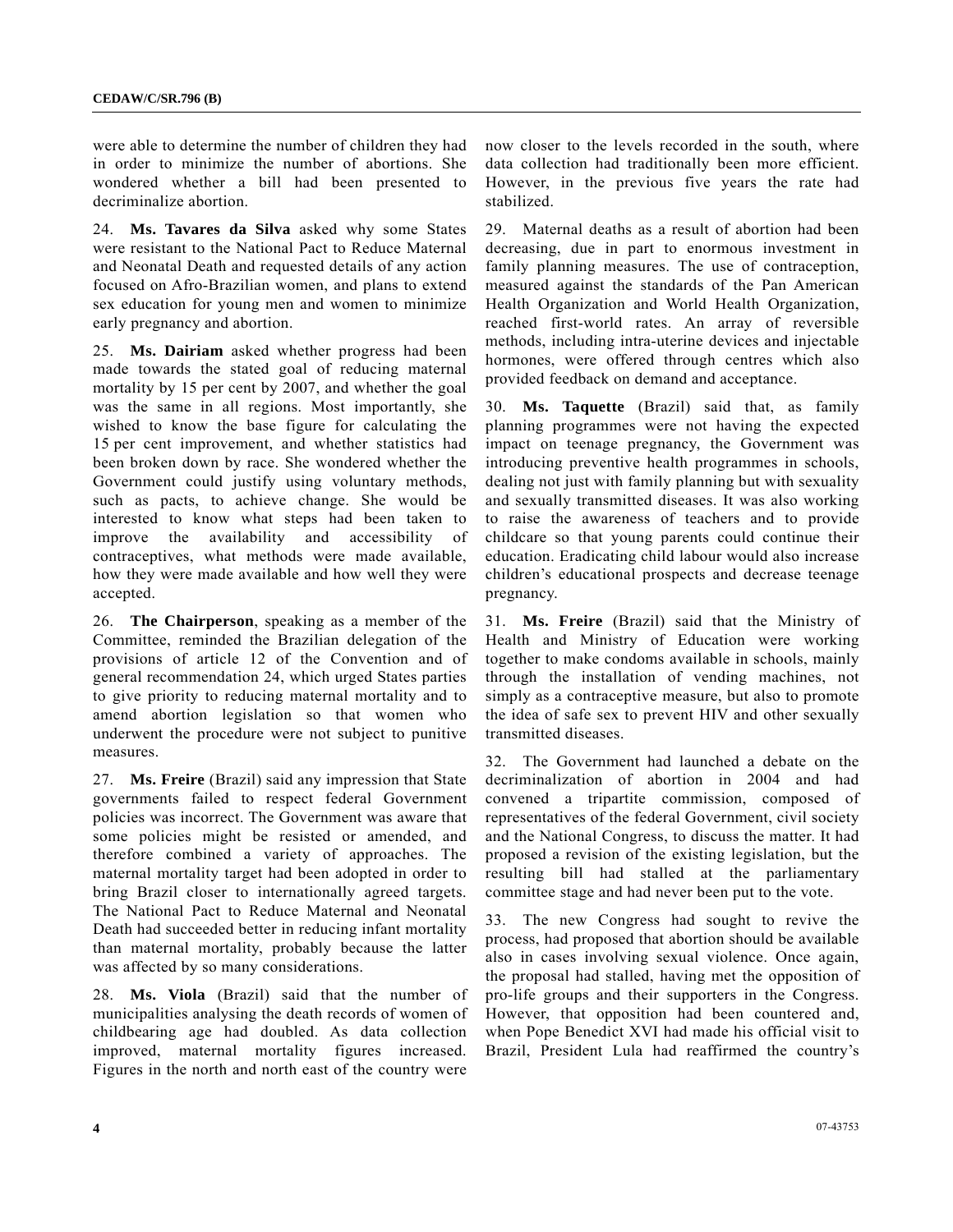secular nature and emphasized the separation of church and State.

#### *Articles 14 to 16*

34. **Ms. Tan** noted from the report (pp. 81-82) that very high numbers of rural women still did not have access to retirement benefits in 2003 owing to their lack of identity documents, despite the Government's efforts to improve the situation. She wondered how many women still lacked documentation and whether the documentation programme for rural working women had successfully reached all regions. Noting that fewer black women received pensions and benefits, she asked whether there were any programmes to educate black rural women about the importance of identity documents.

35. The report highlighted the issue of violence against women and the silence surrounding it (p. 42). It was truly alarming to read that 48.4 per cent of those interviewed in the research knew a woman who had been beaten. She wondered what efforts had been made to solve the problem, and whether there were any plans to inform rural women of their right to a violence-free life and to provide them with options if they were victims of violence.

36. She welcomed the report's reference to the administrative rule on the rights of couples to joint ownership of land and wondered how land was divided in the event a couple divorced. In connection with the Second National Plan for Agrarian Reform, which had led to decentralization of the land ownership structure (p. 83), she wondered how the new changes had specifically benefited women.

37. Finally, she asked whether any guidelines had been drawn up for regulation of the aquaculture and fishery industry, which mainly employed women, and if so, how they were being enforced.

### *Articles 15 and 16*

38. **Ms. Halperin-Kaddari** said that she would welcome information on legal arrangements for marriage, divorce, child support and other such issues and a clarification of a reference to discriminatory provisions that remained in the new Civil Code of 2003 (p. 88), including provisions that allowed only married women to refuse protection and placed restrictions on marriage for women. She also requested an explanation of the reference to a new law containing provisions to allow the taking of inventory, partition, consensual separation and divorce through administrative procedures (responses, p. 31).

39. Finally, she asked whether women in de facto unions had the same protection and rights as women in formal marriages and what regime of marital property was applied. She requested information about the entitlement of a spouse who had invested most of her time at home and had not accumulated property.

40. **Ms. Belmihoub-Zerdani** congratulated the delegation of Brazil on the new Civil Code as an important advance in implementation of the Convention, as it incorporated the principle of equality of men and women including their equality in the rights and duties of marriage. Many discriminatory provisions of the previous code had been removed. She asked whether the Women's Caucus of the National Congress had made any progress with its new proposals to revoke the remaining few discriminatory provisions.

41. **Ms. Tan** asked whether the partners in de facto unions were governed by the same laws of property ownership as legally married spouses and whether a party to a de facto relationship could have multiple de facto unions, in which case she wished to know what repercussions that would have for the union and any children of that union. She also understood from the report that same-sex couples could celebrate their marriages (p. 90) and would like to know whether such couples were protected under marriage laws, and if so, if they were the same laws as those applied to heterosexual marriages.

42. She wondered how divorce was regarded in Brazil, and whether women seeking a divorce had easy access to legal assistance and the justice system. Finally, she noted that, although the Civil Code guaranteed equality between the sexes, and although adultery was no longer a crime, a woman who committed adultery could have her maintenance payments reduced or lose custody of her children.

43. **Ms. Coker-Appiah** said that she would like more information on the main aspects of the new Civil Code, and in particular on the rights of women, at the time of divorce, to property acquired during the marriage. She asked whether men and women had the same rights in terms of receiving an inheritance from their parents and whether the inheritance laws were the same for the Afro-Brazilian and indigenous populations.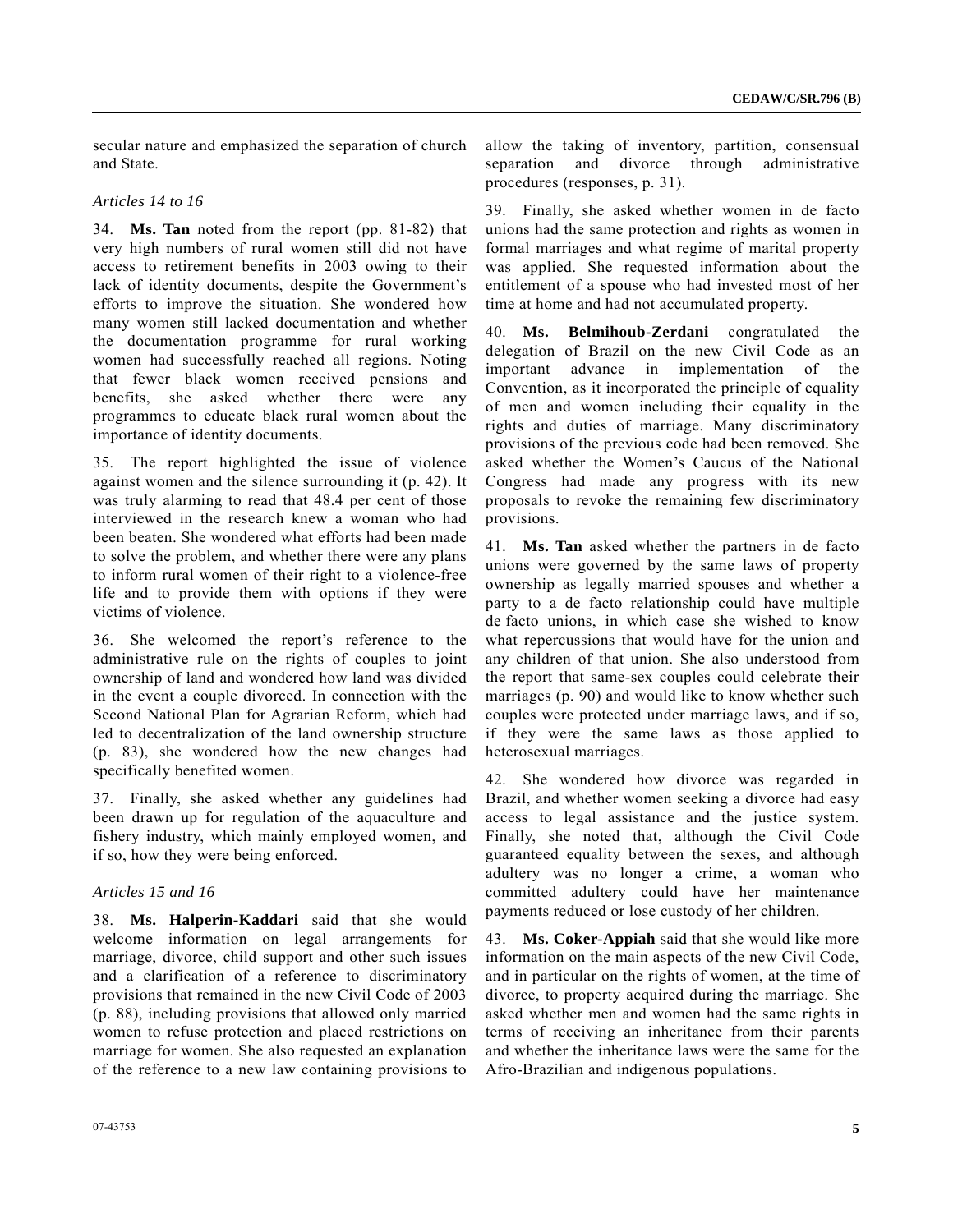44. **Ms. Freire** (Brazil) said that the report had omitted details of many aspects of the Civil Code in order to concentrate on the information that had been specifically requested. The Civil and Penal Codes were continuing to be adapted to the new Constitution which established the equality of men and women before the law with regard to inheritance rights and responsibilities. The process of adaptation would take a long time. The Civil Code did not discriminate between black and white or male and female for property and inheritance rights. Inheritance rights were determined by succession rights, which meant that sons and daughters received equal treatment.

45. The divorce law was a reality and had been assimilated by the population. No specific data were available, but it was unlikely that trends in Brazil were different to those of the rest of the world. Civil unions for same-sex couples were not possible, although such couples did have some rights — such as inheritance rights and the right to include a partner in a health plan. The gay/lesbian/transsexual movement in Brazil had recently achieved an important victory with the launching of the "Brazil without homophobia" campaign.

46. There was no discrimination against women when a marriage was dissolved. Brazilian legislation had always protected the rights of women during divorce on the understanding that they usually had custody of the children and should therefore receive maintenance and child support payments in order to protect the children. The number of separations and divorces had increased by 17.8 per cent over the last 10 years.

47. **Ms. Zarzar Butto** (Brazil) said that Brazil had no official data on the lack of documentation whether for women or men rural workers or for the rest of the population. The rural population was mainly black, and often underreported owing to low access to registry offices. The national documentation programme for rural working women was the result of many struggles by those women for their rights to be respected. The programme included a campaign to raise awareness of documentation issues. The programme had been able to reach many different groups. The Ministry of Social Security had two important functions in the programme: to register individuals in the social security system and to carry out campaigns to raise awareness of social security rights and explain how to approach the relevant entities.

48. The recent efforts to protect women's land rights were in keeping with the Constitution which provided for those rights but had not previously produced concrete results. The Civil Code established that in cases of separation or divorce, any property would be under the stewardship of the party with custody of the children. The same provisions had been included in the agrarian reform. Other measures had been adopted recently to provide administrative procedures and guidelines for the staff of the National Institute for Settlement and Agrarian Reform (INCRA). The agrarian reform had brought changes to land titles and usage rights, so that preference was given to women heads of households.

49. Lastly, in relation to the register of rural properties that was also managed by INCRA, there was special provision for collective rights to lands settled by Indian and Quilombola communities. Land was registered in the name of a collective group so that it could not be resold or otherwise reassigned. In the case of lands occupied by Quilombola descendants of slaves and former slaves, the land deed was in the name of an association established by the traditional community.

50. **Mr. Pontual** (Brazil) said that there had been a heated debate in the National Congress in an effort to criminalize homophobia. Within MERCOSUR, the Brazilian Government had created a forum for debate on the rights of people of different sexual orientation. He also noted that 3 million men and women had recently participated in the largest ever gay parade in the city of São Paolo. The Government had been commended for its efforts to combat homophobia.

51. **Ms. Tavares da Silva** noted that the combating of stereotypes in the educational system had been mentioned as a priority. She would welcome information on such efforts in relation to the media and society at large in a future report.

52. Noting that there had been a dramatic rise in the numbers of women infected with AIDS, she wondered whether the Plan for Combating the Feminization of AIDS and other STDs referred to in the responses (p. 2) dealt only with medical issues or whether it also covered the cultural and social dimensions involved. Information on the positive results of the programme would be welcomed on a future occasion.

53. **Ms. Freire** (Brazil) clarified that the plan for combating AIDS did not only deal with medical aspects of the pandemic. She understood the spread of